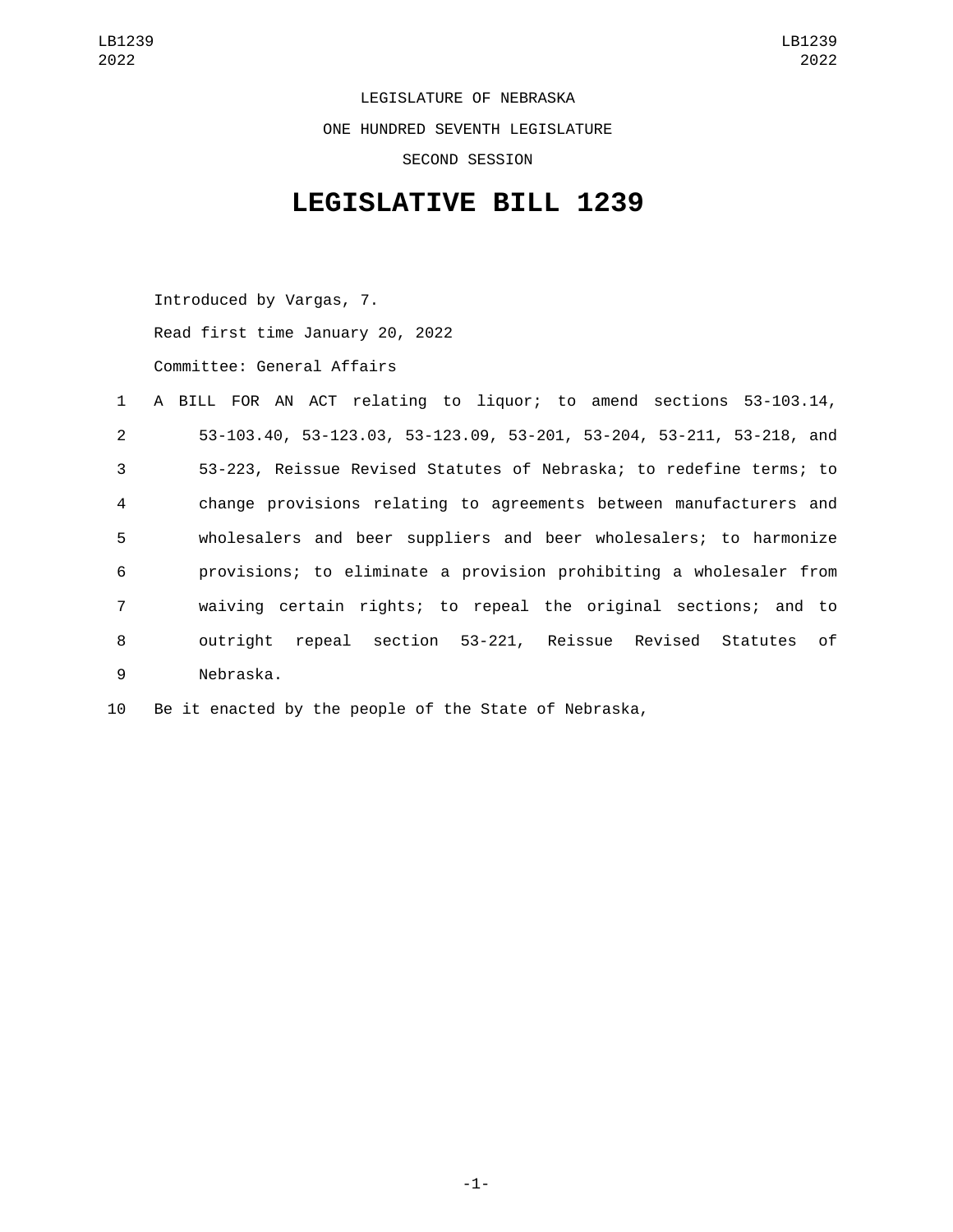Section 1. Section 53-103.14, Reissue Revised Statutes of Nebraska, 2 is amended to read: 53-103.14 Franchise or agreement, with reference to the relationship between a manufacturer and wholesaler, must be in writing executed by the 5 manufacturer and wholesaler and must include, at a minimum includes one 6 or more of the following: (1) The term in years and rights to termination or extension; (2) A list of the manufacturer's brands for which the wholesaler has the right to offer and sell within a specified geographic territory; (3) Terms constituting consideration offered and accepted by each 11 party; (4) Notice provisions identifying the name, address, phone number, 13 and email address for each party; and (5) Terms addressing a sale or other transfer of each party's 15 licensed business. (1) A commercial relationship of a definite duration or continuing indefinite duration which is not required to be in writing; (2) A relationship by which the wholesaler is granted the right to offer and sell the manufacturer's brands by the manufacturer; (3) A relationship by which the franchise, as an independent business, constitutes a component of the manufacturer's distribution 22 system; (4) A relationship by which the operation of the wholesaler's business is substantially associated with the manufacturer's brand, advertising, or other commercial symbol designating the manufacturer; and (5) A relationship by which the operation of the wholesaler's business is substantially reliant on the manufacturer for the continued 28 supply of beer. Sec. 2. Section 53-103.40, Reissue Revised Statutes of Nebraska, is

30 amended to read:

53-103.40 Territory or sales territory means the wholesaler's area

-2-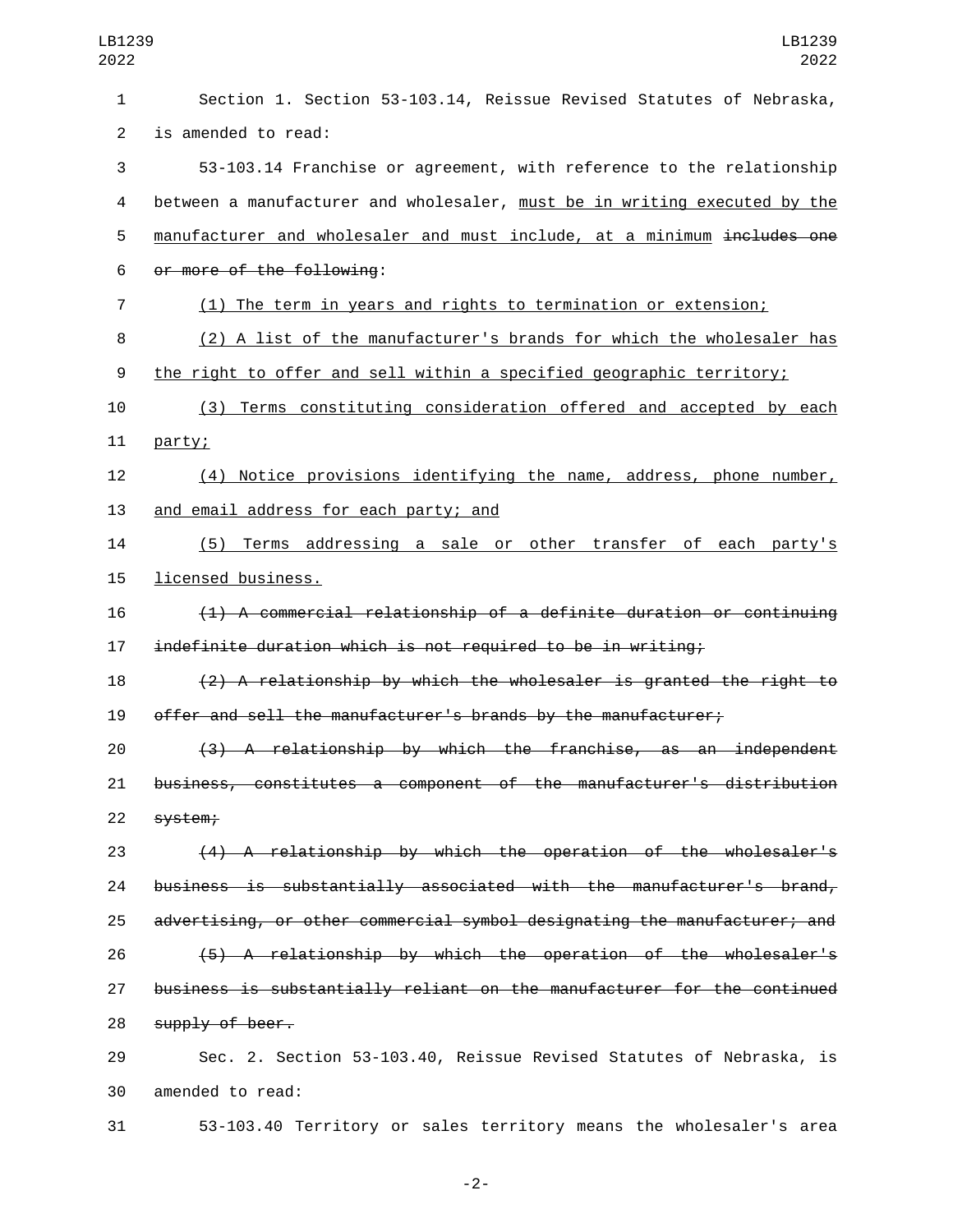of sales responsibility for the brand or brands of the manufacturer 2 expressly set forth in the franchise.

 Sec. 3. Section 53-123.03, Reissue Revised Statutes of Nebraska, is 4 amended to read:

 53-123.03 A beer wholesale license shall (1) allow the wholesale purchase, importation, and storage of beer and sale, including delivery, of the brand or brands described in such license to licensees in this state in the sales territory prescribed in the license for each brand and to such persons outside the state as may be permitted by law, (2) allow the licensed wholesaler to do all things incident to the carrying on of the wholesale beer business, including the sampling of tax-paid beer upon the premises of the licensed wholesaler by a licensed retailer in the manner prescribed by the commission, and (3) allow the sampling of tax- paid beer upon the premises of any retailer, whether the license permits consumption on or off the licensed premises, or both, in a manner 16 prescribed by the commission.

 The sampling authorized under subdivision (3) of this section shall be limited to persons licensed as wholesalers or retailers and their 19 employees.

 The license shall designate the territory within which the licensed wholesaler may sell the designated product of any brewer as agreed upon by the licensee and the brewer in a franchise.

 Sec. 4. Section 53-123.09, Reissue Revised Statutes of Nebraska, is 24 amended to read:

 53-123.09 (1) It shall be unlawful for any beer wholesaler to deliver beer to any retail licensee located outside the geographic territory designated on the beer wholesaler's license and applicable 28 franchise.

 (2) If any person violates subsection (1) of this section, such person's license shall be suspended or revoked by the commission in the manner provided by the Nebraska Liquor Control Act.

-3-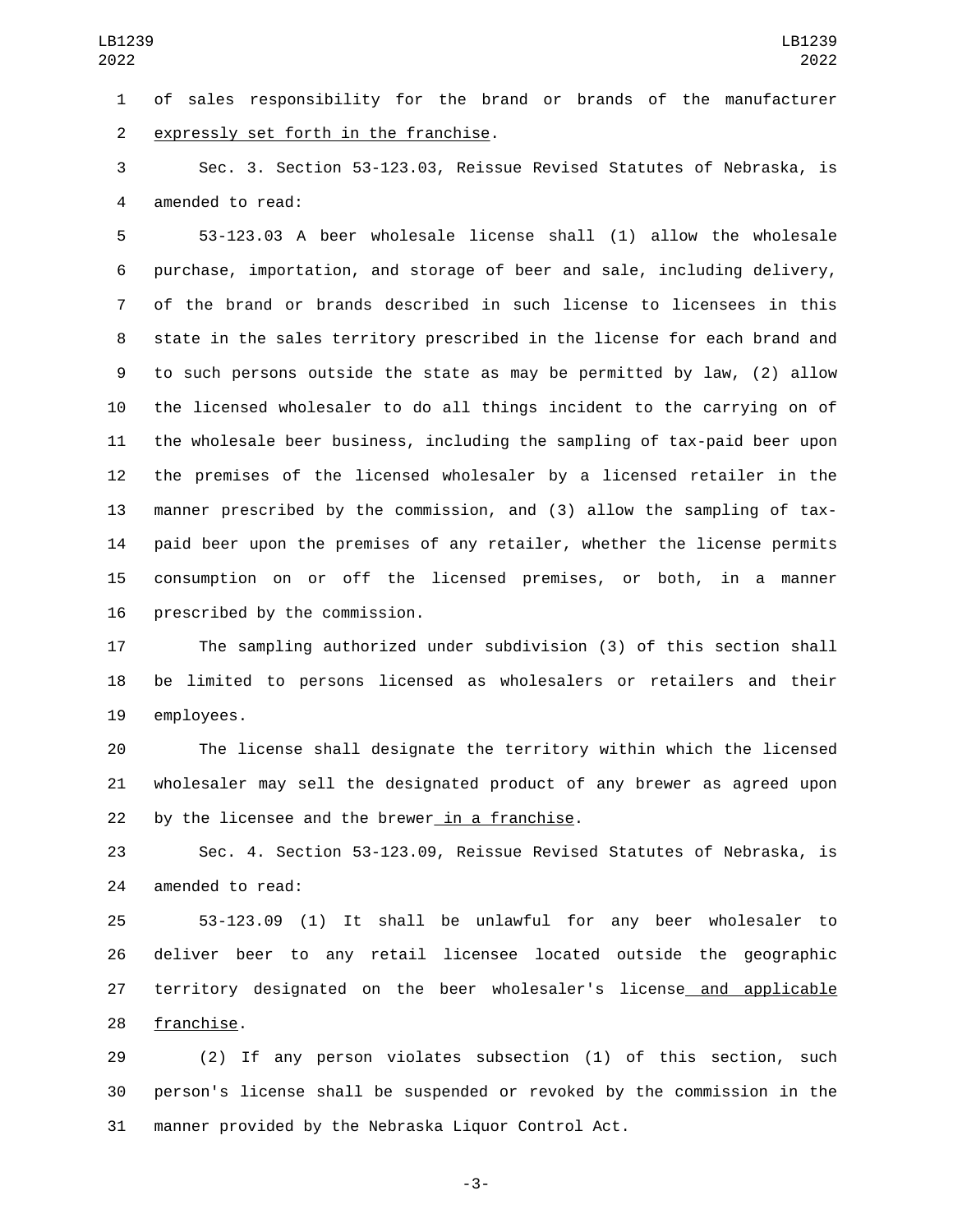Sec. 5. Section 53-201, Reissue Revised Statutes of Nebraska, is 2 amended to read:

 53-201 The purpose of sections 53-201 to 53-223 is to provide fair, efficient, and competitive distribution of beer by (1) setting forth the requirements for franchises, including the termination, expiration, and renewal of franchises between beer suppliers and beer wholesalers, (2) promoting a robust, competitive distribution system in which each beer wholesaler will devote reasonable efforts and resources to sales, distribution, and quality control of the beer it sells, (3) promoting the continued availability of good quality beer for the consumers of Nebraska through orderly marketing and vigorous interbrand competition, (4) requiring producers and wholesalers to enter into franchises as provided in such sections, and (5) controlling the sale of malt beverages in this state and facilitating the lawful and orderly marketing of malt beverages 15 pursuant to the police powers of this state regulating the termination, expiration, and renewal of distribution agreements between beer suppliers and beer wholesalers, (2) promoting a distribution system in which each beer wholesaler will devote reasonable efforts and resources to sales, distribution, and quality control of the beer it sells, (3) promoting the continued availability of good quality beer for the consumers of Nebraska through orderly marketing and vigorous interbrand competition, (4) preventing a beer supplier from unfairly depriving a beer wholesaler of the value of the investment the wholesaler made in its business in terms of money, time, effort, and skill, and (5) controlling the sale of malt beverages in this state and facilitating the lawful and orderly marketing of malt beverages pursuant to the police powers of this state.

 Sec. 6. Section 53-204, Reissue Revised Statutes of Nebraska, is 28 amended to read:

 53-204 Agreement or franchise means a specific agreement between a beer supplier and a beer wholesaler that must be in writing executed by the beer supplier and beer wholesaler and must include, at a minimum:

-4-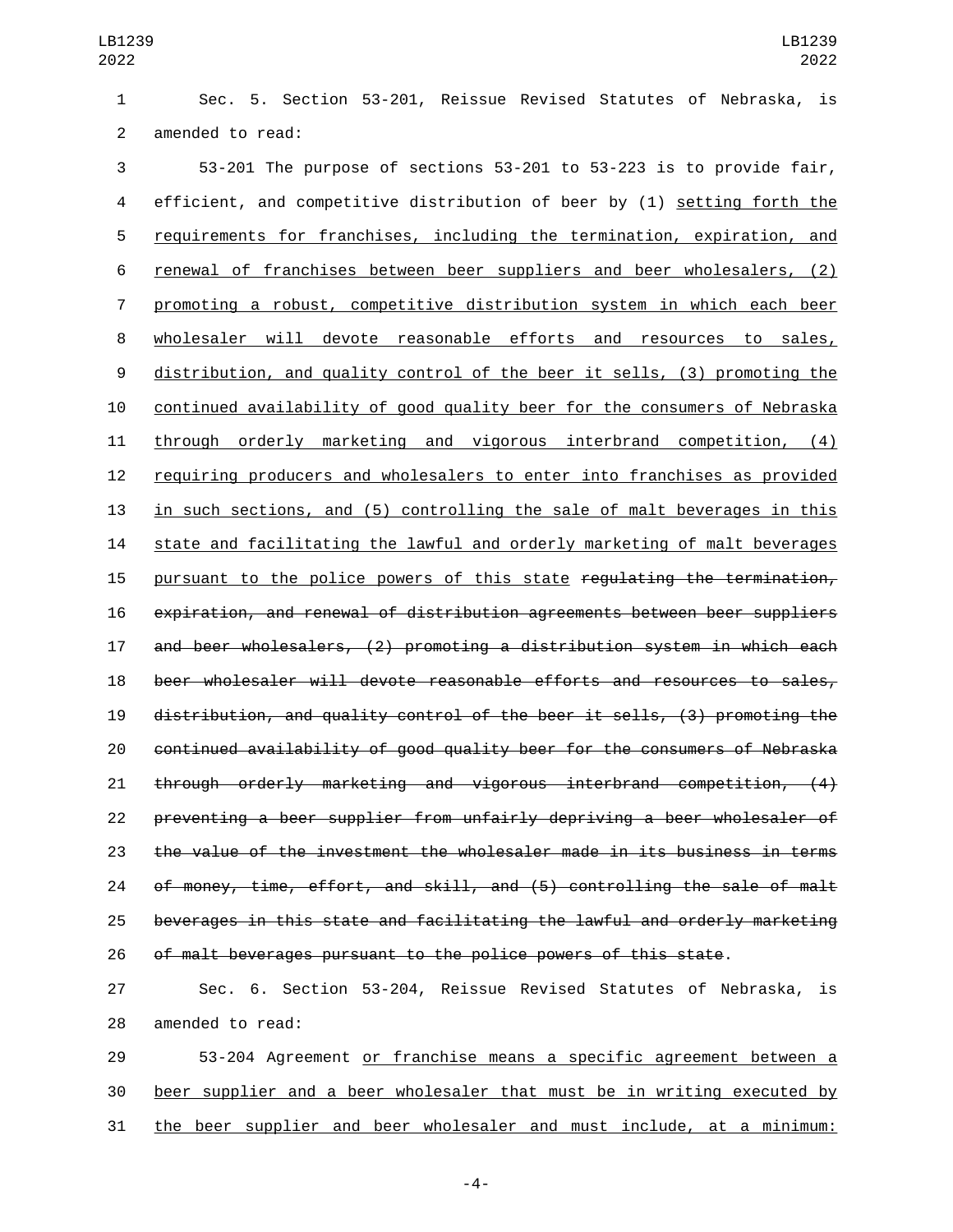shall mean any agreement between a wholesaler and a supplier, whether oral or written, by which a wholesaler is granted the right to purchase and sell a brand or brands of beer sold by a supplier. (1) The term in years and rights to termination or extension; (2) A list of the beer supplier's brands for which the beer wholesaler has the right to offer and sell within a specified geographic 7 territory; (3) Terms constituting consideration offered and accepted by each 9 party; (4) Notice provisions identifying the name, address, phone number, 11 and email address for each party; and (5) Terms addressing a sale or other transfer of each party's 13 licensed business. Sec. 7. Section 53-211, Reissue Revised Statutes of Nebraska, is 15 amended to read: 53-211 Sales territory shall mean an area of exclusive sales responsibility for the brand or brands and quality thereof granted to a 18 wholesaler by a supplier as designated in a franchise or an agreement 19 between them. Sec. 8. Section 53-218, Reissue Revised Statutes of Nebraska, is 21 amended to read: 53-218 (1) Notwithstanding any agreement and except as otherwise provided for in sections 53-201 to 53-223, a supplier or wholesaler shall 24 not amend or modify an agreement, cause a supplier or wholesaler to resign from an agreement, or cancel, terminate, fail to renew, or refuse to continue under an agreement unless the supplier or wholesaler has: (a) Satisfied the applicable notice requirements of subsection (3) 28 of this section; 29 (b) Acted in good faith; and (c) Good cause for the amendment, modification, forced resignation,

cancellation, termination, nonrenewal, or discontinuance.

-5-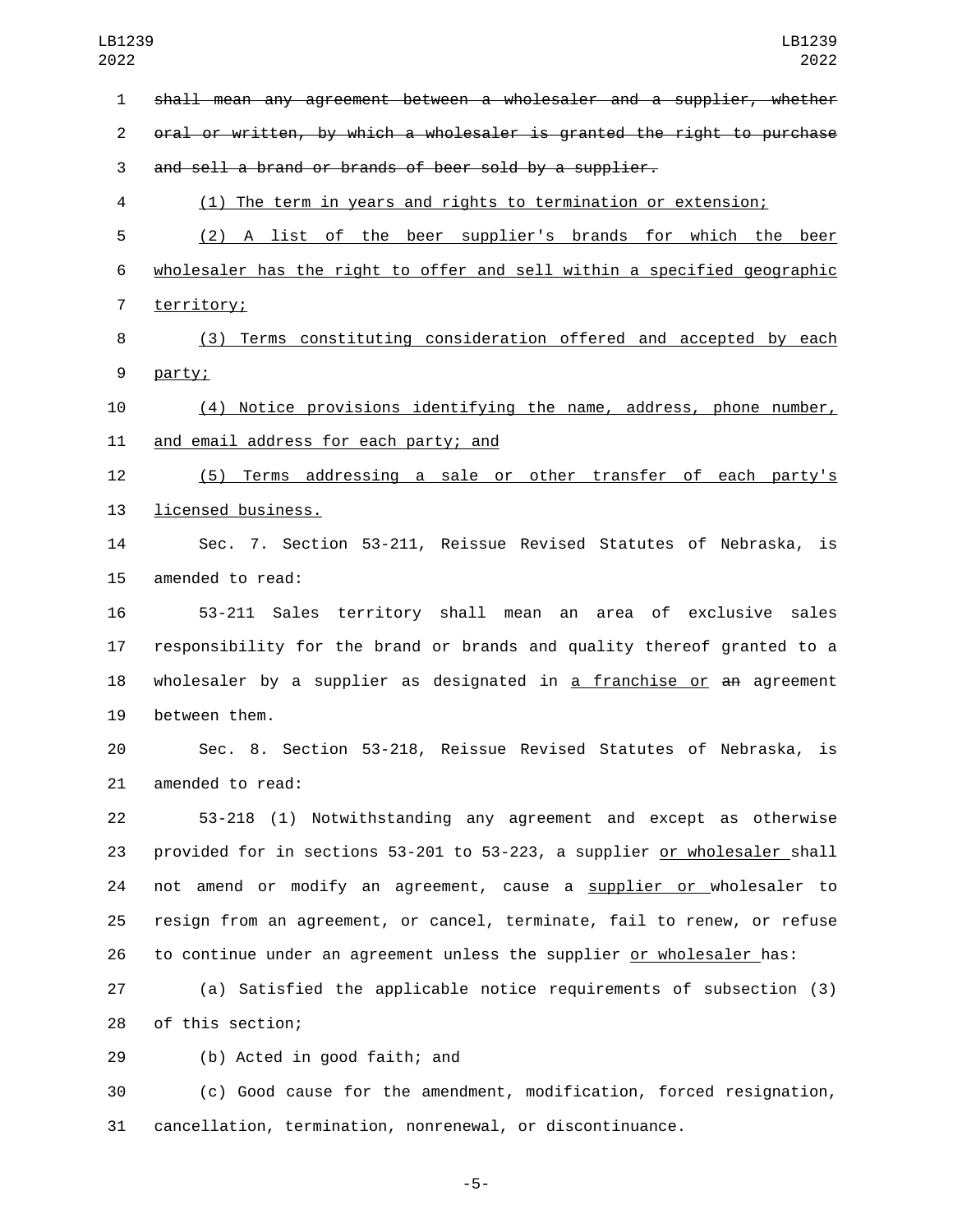(2) For each amendment, modification, cancellation, termination, 2 nonrenewal, or discontinuance, the initiating party supplier shall have the burden of proving that it has acted in good faith, that the notice requirements under this section have been complied with, and that there was good cause for the amendment, modification, cancellation, 6 termination, nonrenewal, or discontinuance.

 (3) Notwithstanding any agreement and except as to new products and as otherwise provided in this section and in addition to the time limits set forth in subdivision (4)(e) of this section, the initiating party 10 supplier shall furnish written notice of the amendment, modification, cancellation, termination, nonrenewal, or discontinuance of an agreement 12 to the other party wholesaler not less than thirty days before the effective date of the amendment, modification, cancellation, termination, nonrenewal, or discontinuance. The notice shall be sent by certified mail 15 and shall contain:

 (a) A statement of intention to amend, modify, cancel, terminate, 17 not renew, or discontinue the agreement;

 (b) A statement of the reason for the amendment, modification, cancellation, termination, nonrenewal, or discontinuance; and

 (c) The date on which the amendment, modification, cancellation, termination, nonrenewal, or discontinuance shall take effect.

 (4) Notwithstanding any agreement, good cause shall exist for the purposes of a cancellation, termination, nonrenewal, or discontinuance 24 under subdivision  $(1)(c)$  of this section when:

25 (a) There is a failure by a party the wholesaler to comply with a provision of the agreement which is both reasonable and of material significance to the business relationship between the wholesaler and the 28 supplier;

29 (b) The <u>initiating party</u> supplier first acquired knowledge of the failure described in subdivision (a) of this subsection not more than twenty-four months before the date notification was given pursuant to

-6-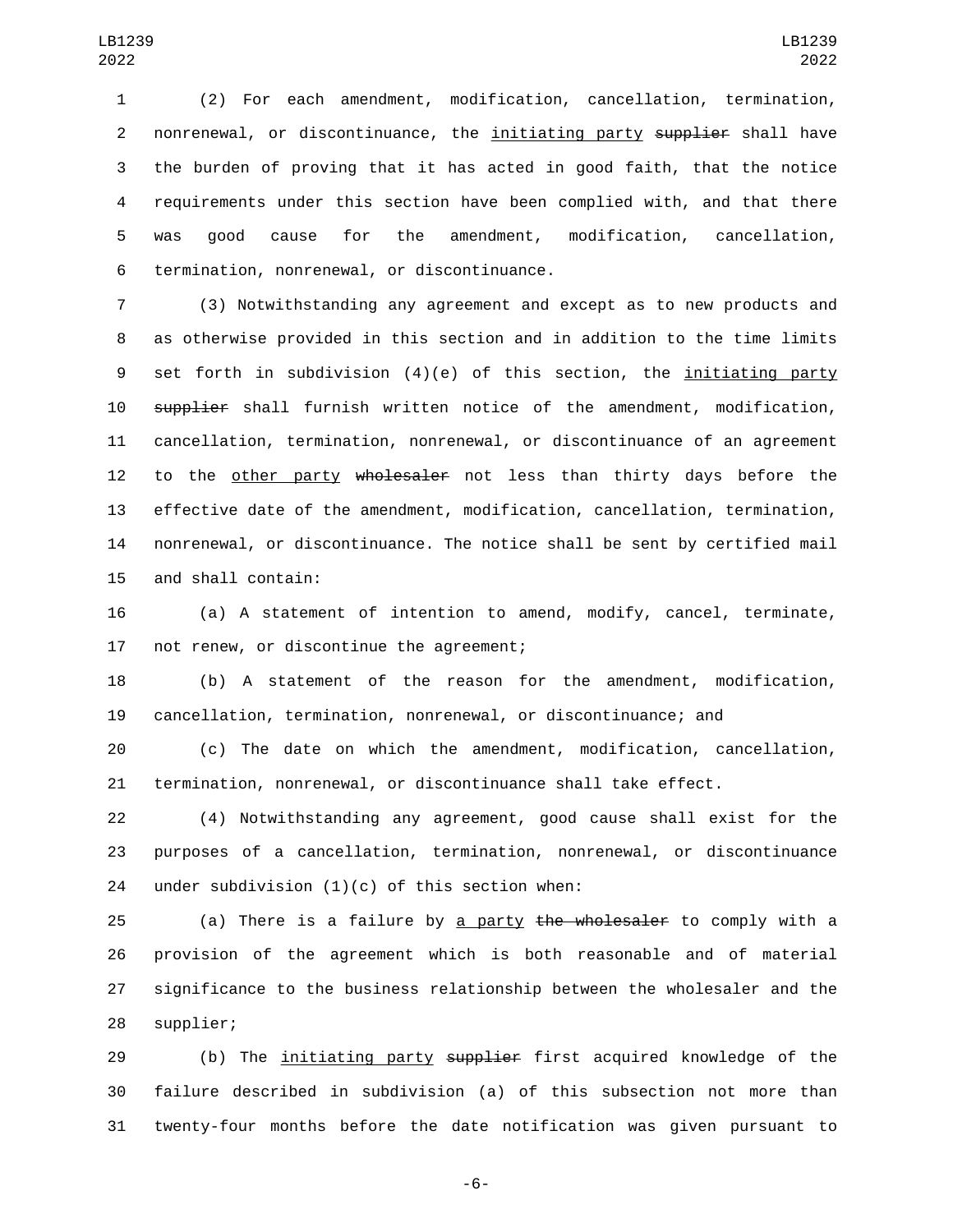1 subsection (3) of this section;

 (c) The other party wholesaler was given notice by the initiating 3 party supplier of failure to comply with the agreement within twenty-four 4 months of such failure;

5 (d) The other party wholesaler was afforded a reasonable opportunity to assert good faith efforts to comply with the agreement within the time limits provided for in subdivision (e) of this subsection; and

 (e) The other party wholesaler has been afforded thirty days in which to submit a plan of corrective action to comply with the agreement and an additional ninety days to cure such noncompliance in accordance 11 with the plan.

 (5) Notwithstanding subsections (1) and (3) of this section, a supplier may cancel, terminate, fail to renew, or discontinue an agreement immediately upon written notice given in the manner and containing the information required by subsection (3) of this section if:

 (a) The wholesaler becomes insolvent, files or has filed against it a petition under any bankruptcy or receivership law, makes an assignment for the benefit of creditors, or is dissolved or liquidated and such action materially affects the wholesaler's ability to remain in business;

 (b) The wholesaler's state or federal license is revoked or suspended by the appropriate regulatory agency and the wholesaler cannot service the wholesaler's sales territory for more than sixty-one days;

 (c) The wholesaler or a partner, a member, or an individual who owns ten percent or more of the partnership, the limited liability company, or the stock of a corporate wholesaler has been convicted of a felony under the United States Code or the laws of any state which reasonably may adversely affect the goodwill or interest of the wholesaler or supplier. An existing stockholder, partner, or member or a designated member shall have, subject to the provisions of sections 53-201 to 53-223, the right to purchase the partnership interest, the limited liability company member interest, or the stock of the offending partner or stockholder,

-7-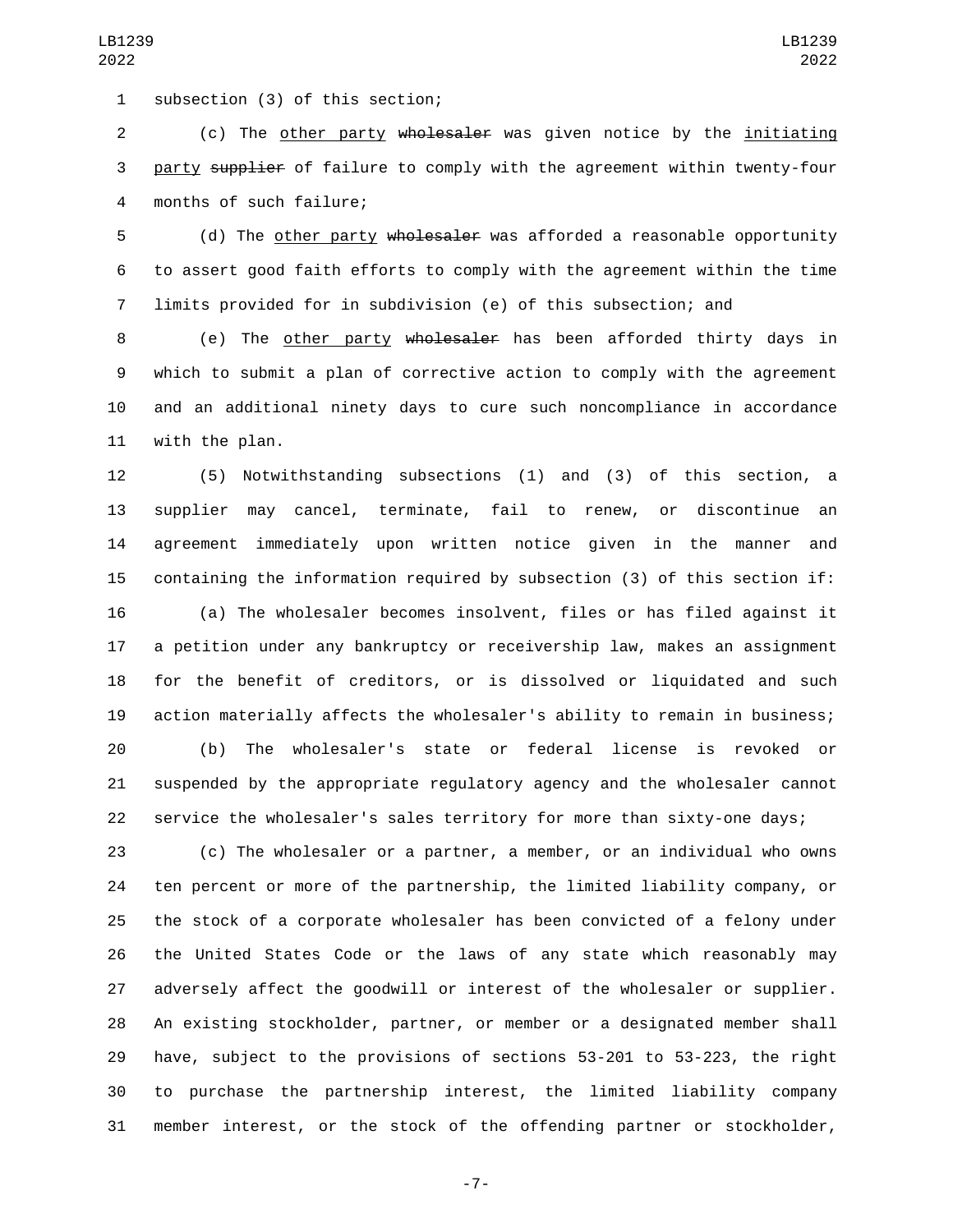and if the sale is completed prior to conviction, the provisions of this 2 subdivision shall not apply; or

(d) The supplier and wholesaler agree to a termination.

 (6) Notwithstanding subsections (1), (3), and (4) of this section, upon not less than fifteen days' written notice given in the manner and containing the information required by subsection (3) of this section, a supplier may cancel, terminate, fail to renew, or discontinue an 8 agreement if:

 (a) There was intentional fraudulent conduct relating to a material matter on the part of the wholesaler in dealings with the supplier or its producers. The supplier shall have the burden of proving intentional fraudulent conduct relating to a material matter on the part of the 13 wholesaler;

 (b) The wholesaler failed to confine its sales of a brand or brands to retailers in its designated sales territory. This subdivision shall not apply if there is a dispute between two or more wholesalers as to the boundaries of the assigned territory and the boundaries cannot be determined by a reading of the description contained in the agreements 19 between the supplier and the wholesalers;

 (c) A wholesaler who has failed to pay for beer ordered and delivered in accordance with established terms with the supplier fails to make full payment within two business days after receipt of written notice of the delinquency and demand for immediate payment from the 24 supplier;

 (d) A wholesaler intentionally has made a transfer of the wholesaler's business, other than a transfer to a designated member or pursuant to a loan agreement or debt instrument, without prior written notice to the supplier and has failed, within thirty days from the receipt of written notice from the supplier of its intent to terminate on the ground of such transfer, to reverse the transfer of the wholesaler's 31 business: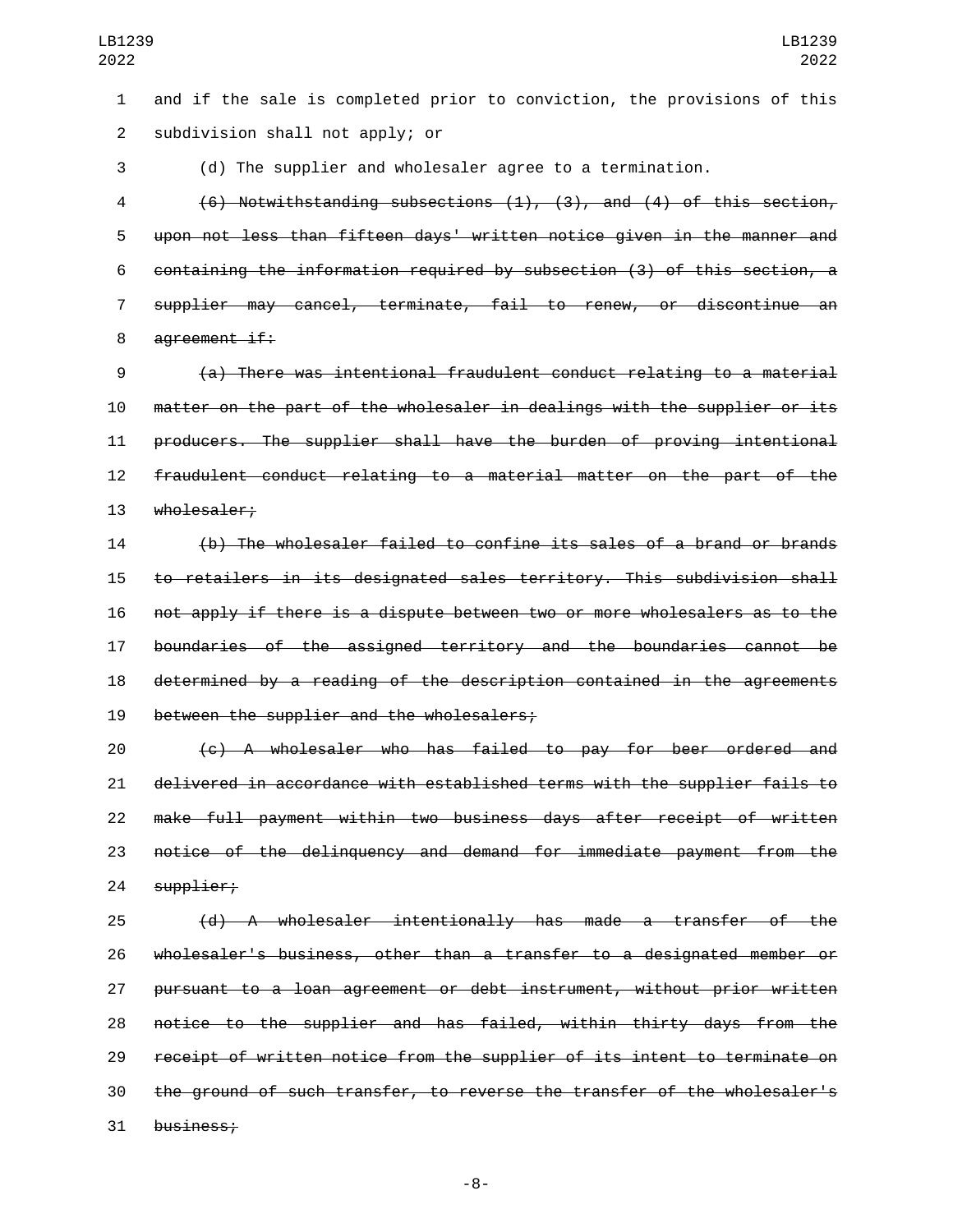(e) A wholesaler intentionally has made a transfer of his or her business, other than a transfer to a designated member, although the wholesaler has prior to the transfer received from the supplier a timely notice of disapproval of the transfer in accordance with sections 53-201 5 to 53-223; or

 (f) The wholesaler intentionally ceases or ceases for a period of more than thirty-one days to carry on business with respect to any of the supplier's brand or brands previously serviced by a wholesaler in its sales territory designated by the supplier unless such cessation is due to a force beyond the control of the wholesaler or to a labor dispute and the wholesaler has made good faith efforts to overcome such events. This subdivision shall affect only that brand or brands with respect to which 13 the wholesaler ceased to carry on business.

 (7) Notwithstanding subsections (1), (3), (5), and (6) of this section, a supplier may cancel, terminate, not renew, or discontinue an agreement upon not less than thirty days' written notice if the supplier discontinues production or discontinues distribution in this state of all the brands sold by the supplier to the wholesaler. Nothing in this section shall prohibit a supplier from (a) upon not less than thirty days' written notice, discontinuing the distribution of any particular brand or package of beer or (b) conducting test marketing of a new brand of beer or of a brand of beer which is not currently being sold in this state if the supplier has notified the Nebraska Liquor Control Commission in writing of its plans to test market. The notice to the commission shall describe the market area in which the test will be conducted, the name or names of the wholesaler or wholesalers who will be selling the beer, the name or names of the brand of beer being tested, and the period of time, not to exceed eighteen months, during which the testing will 29 take place.

 (6) (8) Each wholesaler who sells beer to a retailer in this state shall service for the purpose of quality control all the beer it sells to

-9-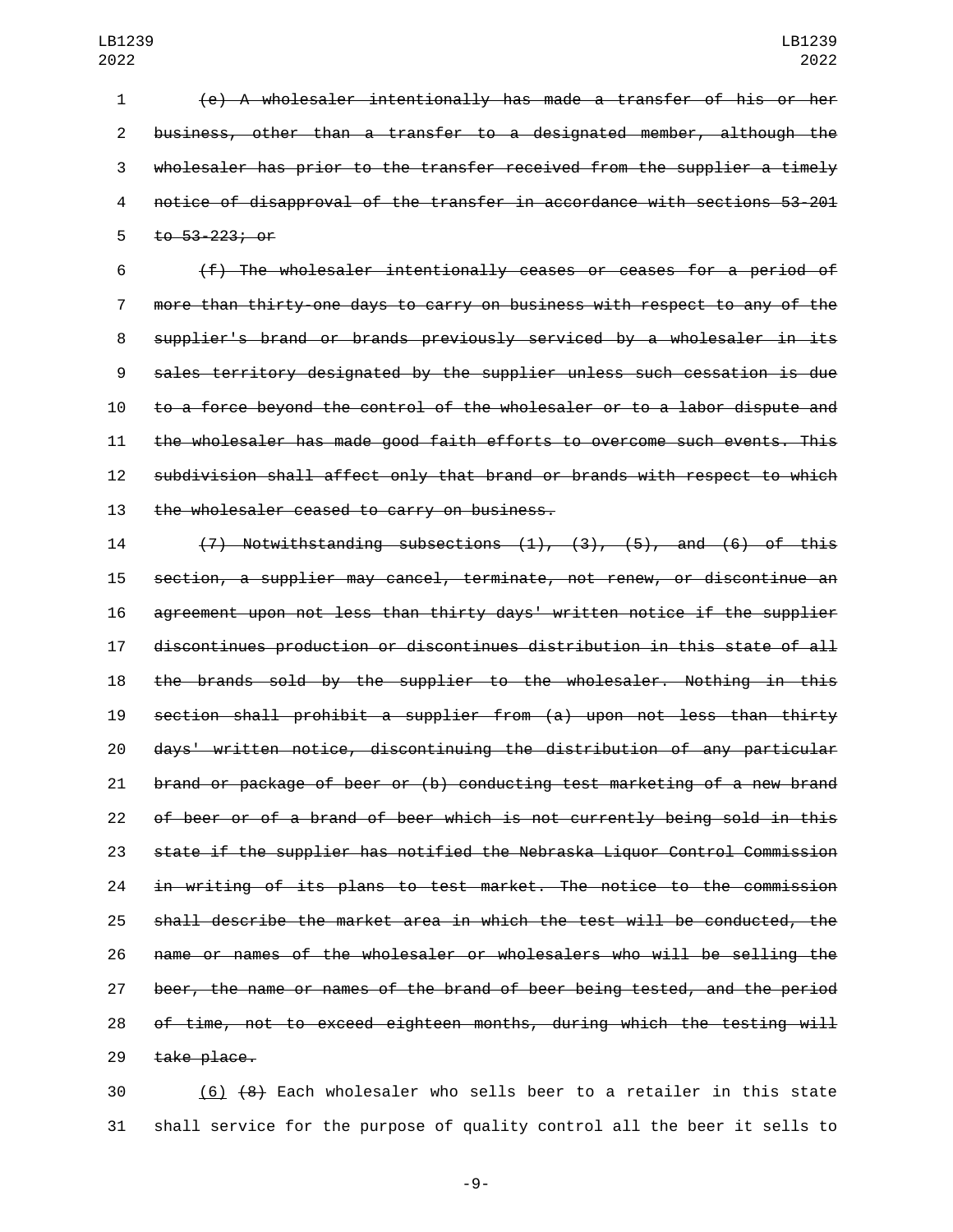that retailer. Each wholesaler shall, to the extent permitted by the Nebraska Liquor Control Act and the rules and regulations adopted and 3 promulgated pursuant to such act:

 (a) Rotate the beer it sold to a retailer no less frequently than may be specified from time to time by the brand owner so that beer 6 produced first will be sold first;

 (b) Clean and maintain tap equipment and provide related services as may be specified from time to time by the brand owner;

 (c) Remove and replace with the same kind of beer any beer it sold to a retailer which has not been resold to a consumer within the time 11 limits specified by the brand owner; and

 (d) Provide whatever additional quality control services and comply with whatever additional quality control requirements are specified in writing from time to time by the brand owner, subject to the conditions that those services and requirements are reasonable and are reasonably related to promotion of quality control and that the wholesaler has received written notice of the services to be provided and the requirements to be satisfied and has been granted a reasonable time 19 within which to comply.

 $(7)$   $(9)$  Except in the event of a temporary service interruption, a wholesaler shall not sell beer (a) to a retailer who does not have a location within the wholesaler's sales territory at which the retailer is entitled to resell beer to consumers or who the wholesaler knows or reasonably should know does not have a location within the wholesaler's sales territory at which the retailer is entitled to resell beer or (b) to any person who the wholesaler has reason to believe will sell or supply all or part of such beer to any retailer who does not have a location within the wholesaler's sales territory at which the retailer is entitled to resell beer. During a period of temporary service interruption impacting a particular wholesaler's sales territory, the wholesaler who normally services the sales territory shall file with the

-10-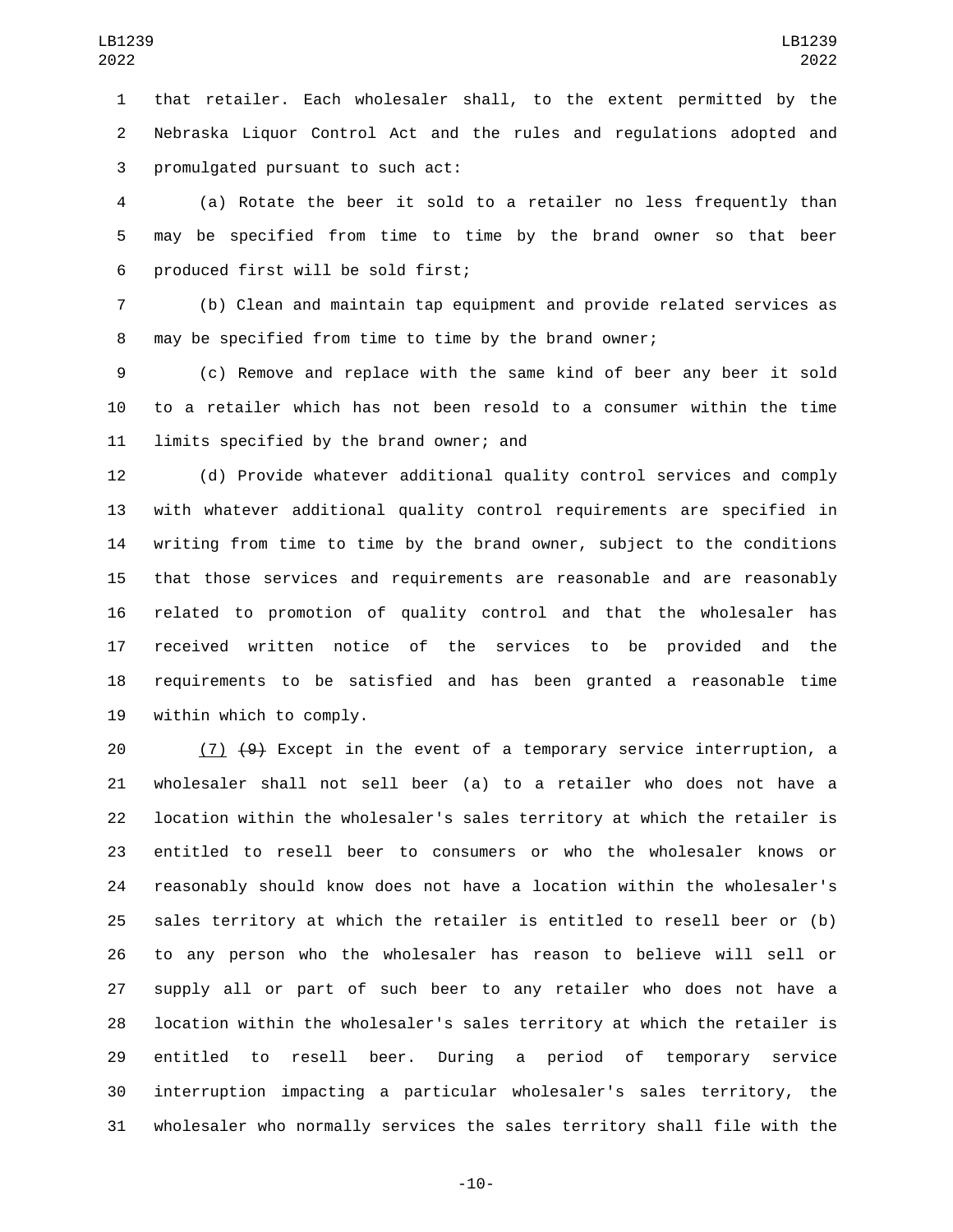Nebraska Liquor Control Commission and serve on his or her suppliers a written notice stating that a temporary service interruption has occurred and indicating the anticipated duration of the temporary service interruption. After receiving such notice the supplier may designate another wholesaler or wholesalers to service the sales territory during the period of temporary service interruption. After the temporary service interruption, the wholesaler who normally services the sales territory shall file with the commission and serve on each wholesaler providing temporary service and each supplier a written notice stating that the temporary service interruption has ended. Each wholesaler providing temporary service shall cease servicing the sales territory after 12 receiving such notice.

 Sec. 9. Section 53-223, Reissue Revised Statutes of Nebraska, is 14 amended to read:

 53-223 (1) If a supplier engages in conduct prohibited under sections 53-201 to 53-223, a wholesaler with whom the supplier has an agreement may maintain a civil action against the supplier to recover actual damages reasonably incurred as the result of the prohibited conduct. If a wholesaler engages in conduct prohibited under such sections, a supplier with whom the wholesaler has an agreement may maintain a civil action against the wholesaler to recover actual damages reasonably incurred as the result of the prohibited conduct.

 (2) A supplier who violates any provision of such sections shall be liable for all actual damages, all court costs, and, in the court's discretion, reasonable attorney's fees incurred by a wholesaler as a result of the violation. A wholesaler who violates any provision of such sections shall be liable for all actual damages, all court costs, and, in the court's discretion, reasonable attorney's fees incurred by the 29 supplier as a result of the violation.

 (2)  $(3)$  A supplier or wholesaler may bring an action for declaratory judgment for determination of any controversy arising out of an agreement

-11-